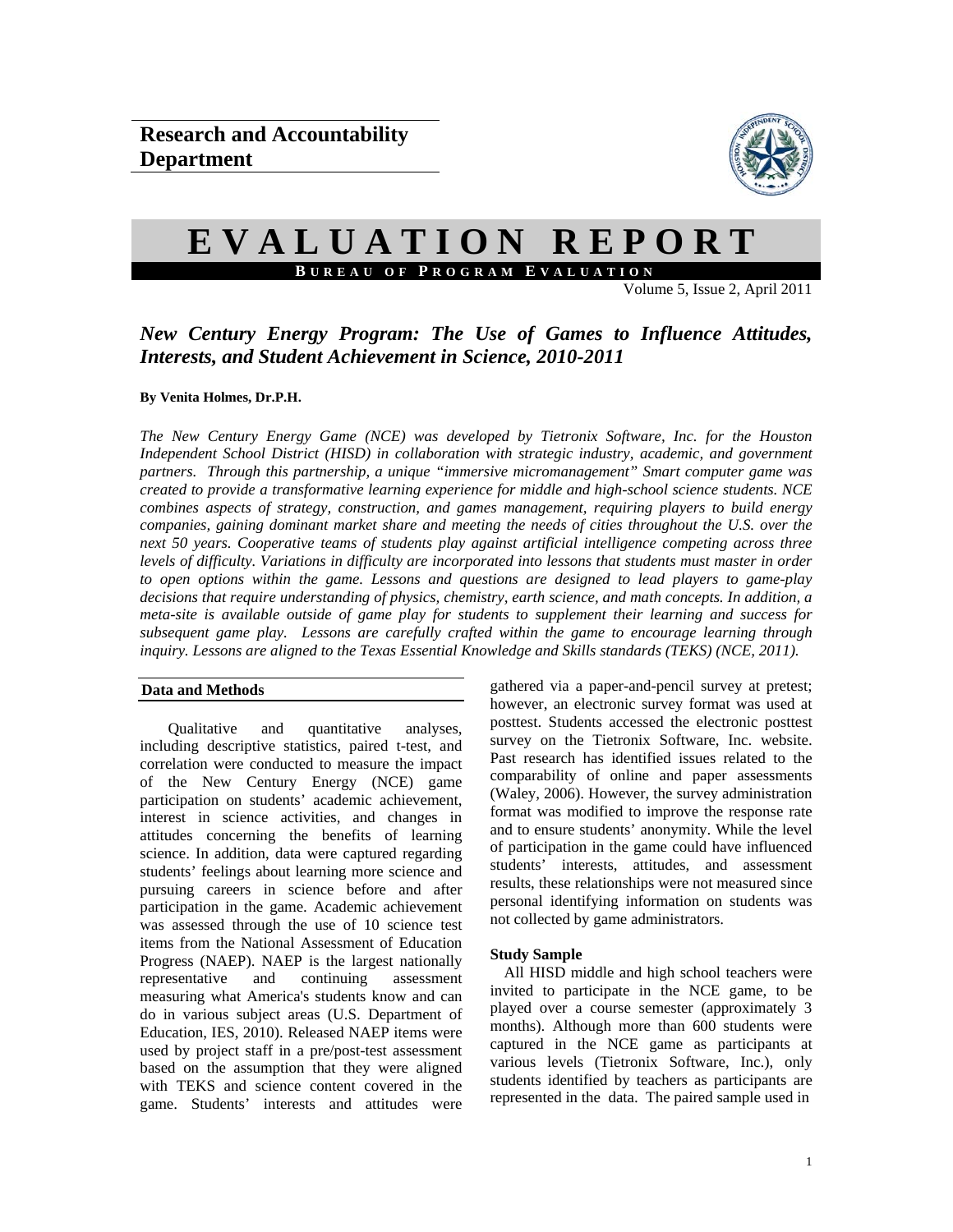| <b>Social</b><br><b>Factors</b>                                                 |                            | <b>NCE Game</b><br><b>Students</b><br>$(n=224)$ | <b>HISD</b><br>$(grds. 6-10)$<br>$(n=65,611)$ | <b>Academic</b><br><b>Factors</b> | <b>NCE Game</b><br><b>Students</b><br>$(n=224)$ |               | <b>HISD</b><br>$(grds. 6-10)$<br>$(n=65,611)$ |  |
|---------------------------------------------------------------------------------|----------------------------|-------------------------------------------------|-----------------------------------------------|-----------------------------------|-------------------------------------------------|---------------|-----------------------------------------------|--|
| <b>Grade Level</b>                                                              | $\mathbf n$                | $\frac{0}{0}$                                   | $\%$                                          | <b>Special Ed.</b>                | $\mathbf n$                                     | $\frac{0}{0}$ | $\%$                                          |  |
| Middle $(6^{th}, 7^{th},$ and $8^{th})$<br>High $(9th$ and $10th)$              | 189<br>35                  | 84.4<br>15.6                                    | 58.5<br>41.5                                  | Yes<br>N <sub>0</sub>             | 20<br>204                                       | 8.9<br>91.1   | 10.7<br>89.3                                  |  |
| Gender                                                                          |                            |                                                 |                                               | G/T                               |                                                 |               |                                               |  |
| Male<br>Female                                                                  | 134<br>90                  | 59.8<br>40.2                                    | 51.4<br>48.6                                  | Yes<br>N <sub>0</sub>             | 73<br>151                                       | 32.6<br>67.4  | 14.8<br>85.2                                  |  |
| <b>Ethnicity</b>                                                                |                            |                                                 |                                               | <b>CTE</b>                        |                                                 |               |                                               |  |
| Hispanic<br>African American<br>White<br>Asian<br>Pacific Islander or Bi Racial | 121<br>80<br>11<br>11<br>1 | 54.0<br>35.7<br>4.9<br>4.9<br>0.4               | 60.0<br>27.8<br>8.0<br>3.1<br>0.7             | Yes<br>N <sub>0</sub>             | 34<br>190                                       | 15.2<br>84.8  | 27.4<br>72.6                                  |  |
| <b>Economically Disadvantaged</b>                                               |                            |                                                 |                                               | <b>ESL</b>                        |                                                 |               |                                               |  |
| Yes<br>N <sub>0</sub>                                                           | 186<br>38                  | 83.0<br>17.0                                    | 77.6<br>22.4                                  | Yes<br>N <sub>0</sub>             | 28<br>196                                       | 12.5<br>87.5  | 15.5<br>84.5                                  |  |

Table 1: Profile of Students Participating in New Century Energy Game (NCE) Project, 2010-2011

the statistical analysis was comprised of only students with both pre- and post-test survey and assessment results.

#### **Background**

 Many researchers are challenging educators to employ more innovative approaches to science education. This is partly due to cognitive research highlighting the multifaceted process required to learn science (National Research Council, 2005, 2007, 2009). Mundie (2011) maintains that "Technology has the potential to help reinvent the education process, and excite and inspire young learners to embrace science, math and technology" (p.1).

 In efforts to add to the body of knowledge, researchers have discovered that, "the best educational activities connect not only to important concepts but also to students' interests and passions" (Games for Learning Institute, 2011, p.1). Computer games are inherently interactive, and have increasingly become a new and innovative approach to teaching and learning science as they capture the attention of youth. In addition, computer games allow students to be transported into another reality and engage in activities that simulate the real world while exploring natural phenomena that they cannot directly observe (Games Research, 2011; Mundie, 2011).

There are few studies that examine the extent to which games motivate students' interest in science and science learning. There is even less evidence regarding whether games support other science learning goals. The National Science Foundation (n.d.) reports positive learning benefits associated with computer use in schools; however, the magnitude of the benefits vary based on student characteristics, subject matter, and computer application. While there are gaps in the research on which gaming features contribute to student learning, this study may build on the body of evidence relative to the effectiveness of games toward enhancing students' perceptions of science.

## **What was the profile of students who participated in the NCE game?**

There were more than 600 students who created avatars for the NCE game; thus, demonstrating some level of participation. However, to ensure anonymity to external collaborators, no personal identifying information was captured on these students, rather team names. Consequently, a profile, depicting social and academic factors of only students whose teachers identified them as participants, is represented in this evaluation.

## **Social Factors**

**Table 1** represents the profile of NCE game participants. As shown in Table 1, 224 students were included in the student sample. Eighty-four percent of the students were enrolled in HISD at the middle-school level compared to 15.6 percent at the high school level. The majority of students were Hispanic (54.0 percent). African-Americans were the second highest represented student group at 35.7 percent. Students were far more likely to be economically disadvantaged than not.

Comparatively, there were higher proportions of students district wide than students participating in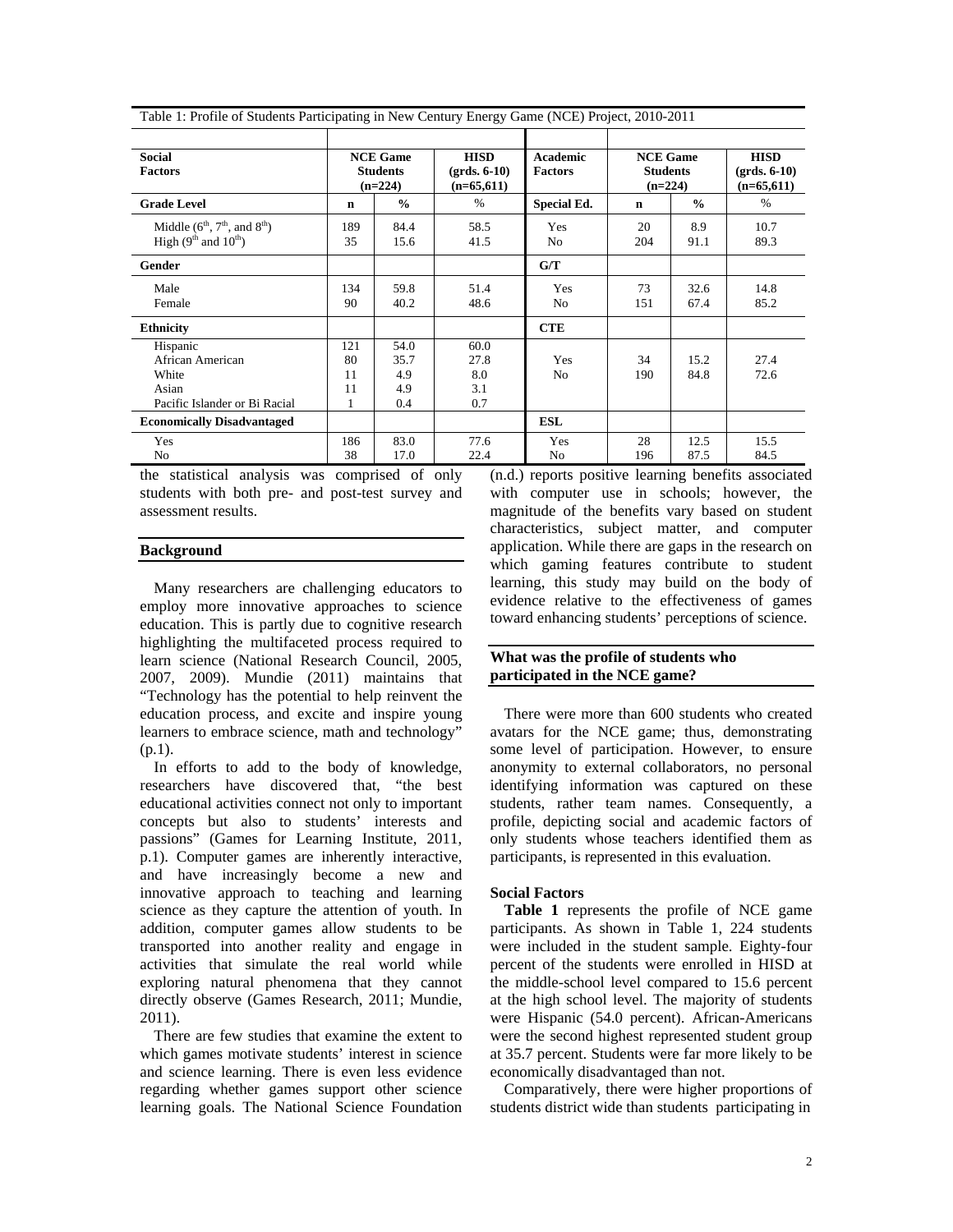

Figure 1. Mean rating on survey items measuring interest in science on sample of students (n=88). *Note: V Values with \*\* rep present statistical significance at p< <.001, \* p<.05; Sta atistical significan nce detected in ove erall mean interest rating from pre- to post-test (p<.01).* 

the NCE game who were middle and high-school students. At the same time, a higher proportion of males than females were represented among participants of the NCE game than the comparable district wide subgroup of the population. Relative to ethnicity, African American and Asian students were more likely to participate in the NCE game, while Hispanic, White, and Pacific Islander/Biracial students were less likely to have participated in the NCE game than their district wide counterparts.

## **Acade emic Factors**

Additional demographic characteristics of the NCE game student sample included students in special education, Gifted/Talented (G/T), Career and Technical Education (CTE), and English as a Second Language (ESL) programs. G/T students were nearly one-third of the NCE student sample compared to about 15 percent of the district subgroup of middle and high-school students. There was slightly less representation of students in special education (8.9 percent vs. 10.7 percent) and moderately less representation of CTE students (15.2 percent vs. 27.4 percent) among NCE game participants than the district student group.

## **How were students' interests in science affected** by participation in the NCE game?

Figure 1 depicts survey results, captured using a Likert-type scale, rating the extent students engaged in activities conceptualized as measuring interests in science. The scale used for measurement was: very often-4; regularly-3; sometimes-2; and never or hardly ever-1. The pretest survey was administered prior to participation in the NCE game. The same survey was administered at the end of the project. Errors were coded as missing data, resulting in a sample size of 88 students who completed both the preand post surveys. The findings should be viewed with caution, considering the small paired sample size in proportion to all NCE game participants. (Additional interests survey results can be found in **Appen dix A**.)

The mean interest ratings depicted in Figure 1 show that, survey participants were more likely to have engaged in activities, such as science groups  $(p<.001)$ , science competitions  $(p<.001)$ , read books or magazines about science outside of school (p<.001), participated in after-school activities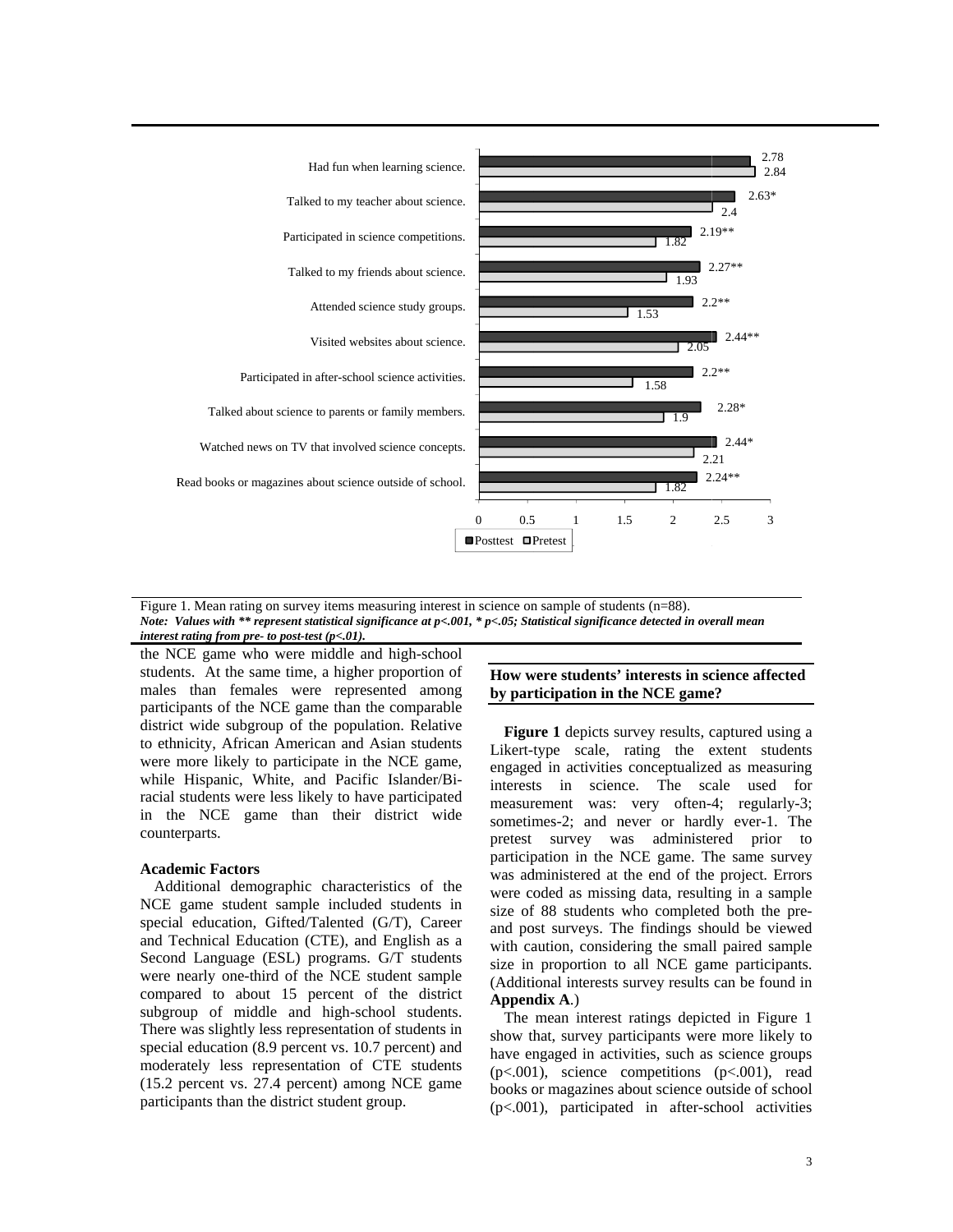(p<.001), watched news on TV about science  $(p<.05)$ , and visited science websites  $(p<.001)$  after participating in the game. In addition, a higher percentage of students indicated having talked to teachers  $(p<.05)$ , friends  $(p<.001)$ , as well as parents and family  $(p<.05)$  about science after the game compared to before the game. At pre-test, the mean rating for the items ranged from 1.53 (between never and sometimes) to 2.4 (between sometimes and regularly). In contrast, a slightly lower percentage of students indicated that they had fun when learning science after (2.78) vs. before the NCE game (2.84). It should be noted that this activity received the highest rating among all items at both the pre- and post-test intervals, which could have resulted in the regression in the mean rating over the time span.

A paired t-test analysis showed a statistically significant increase in the overall mean rating from pre-test  $(M=2.01, SD=.59)$  to post-test  $(M=2.36,$ SD=.42, t(82)=6.641, p<.0001). The 95% CI [.448, .241] for the difference of two means did not include zero, which provides additional evidence that there is a significant difference between the pre- and post-test mean interest rating. The eta squared statistic (.39) indicated a large effect. Again, statistical significance was detected at p $<001$  (\*\*) and p $<05$  (\*) for selected items (Figure 1.)

## **To what extent were students' attitudes about science influenced by the NCE game?**

A similar Likert-type scale measuring students' interests in science was developed to rate their attitudes about science. The scale used to detect attitudes was: strongly agree-4; agree-3; disagree-2; and strongly disagree-1. The same instrument was administered at pre- and post-test. Eighty-eight students completed both the pre- and post-tests. Only these data were included in the analysis. The results should be viewed with caution due to the small sample size relative to all NCE game participants. (Attitudes survey results can be found in **Appendix B**.)

A mean attitude rating was calculated for each survey item (**Figure 2)**. Survey respondents were more likely to express a positive change in attitude concerning having a career involving energy (oil, wind, solar, nuclear, biomass, natural gas) (p<.001), having a career involving science (p<.05), and studying science after high school (p<.001) after participation in the project. Further, a slightly higher proportion of students acknowledged that they would like to work on science projects as an adult and that science is

useful to them after participation in the NCE game compared to before the game. The rates reflecting positive change increased from 2.01 (between disagree and agree) at pre-test to 3.18 (between agree and strongly agree) at post-test. The largest positive difference from pre- to post-test was noted on the item indicating that they would like to have a career involving energy (2.01 at pre-test and 2.37 at post-test), followed by a career involving science (2.50 at pre-test and 2.76 at post-test).

In contrast, the data reflected a decrease in the proportion of students who expressed that the game would help them learn difficult science theories that they did not understand without seeing it in the game and who indicated that they like studying science. Moreover, a statistically significant decrease was noted on the items where students expressed that science would help them become more successful (p<.05), studying science will improve their career opportunities (p<.001), that studying science will help them get into college (p<.001), and that they were interested in learning more science  $(p<.001)$ . All of these items were among the most highly rated items at pre-test, possibly resulting in a regression toward the mean rating. A paired t-test analysis found a slight increase in the overall mean attitudes rating from pre-test  $(M=3.08, SD=.61)$  to post-test  $(M=3.09,$ SD=.71, t(77)=.022, p<.983). These results were not statistically significant at the p<.05 level. The 95% CI [-.117, .119] for the difference of two means contained zero, further indicating no significant difference between the pre- and posttest mean attitude ratings. Statistical significance was detected on items as denoted by \*\* (p<.001) and  $*(p<.05)$  (Figure 2.) The eta squared was less than .01, indicating no meaningful program effect.

## **What were students' overall impressions of the NCE game?**

Students were asked to describe in their own words how the NCE game has helped them. A sample of 101 students provided responses to this question. The responses were categorized based on recurrent themes using the Survey Monkey Text Analysis feature. Several themes emerged from the data. About 38.6 percent of respondents indicated that the game 'helped me learn' about science and 44.6 percent indicated that the game 'helped me learn' more about science. One student wrote, "This new science energy game has helped a lot because it has [taught] me a lot of science and engineering." Another student wrote, "There are some types of energy that I really didn't know much about but, after playing the game, I was able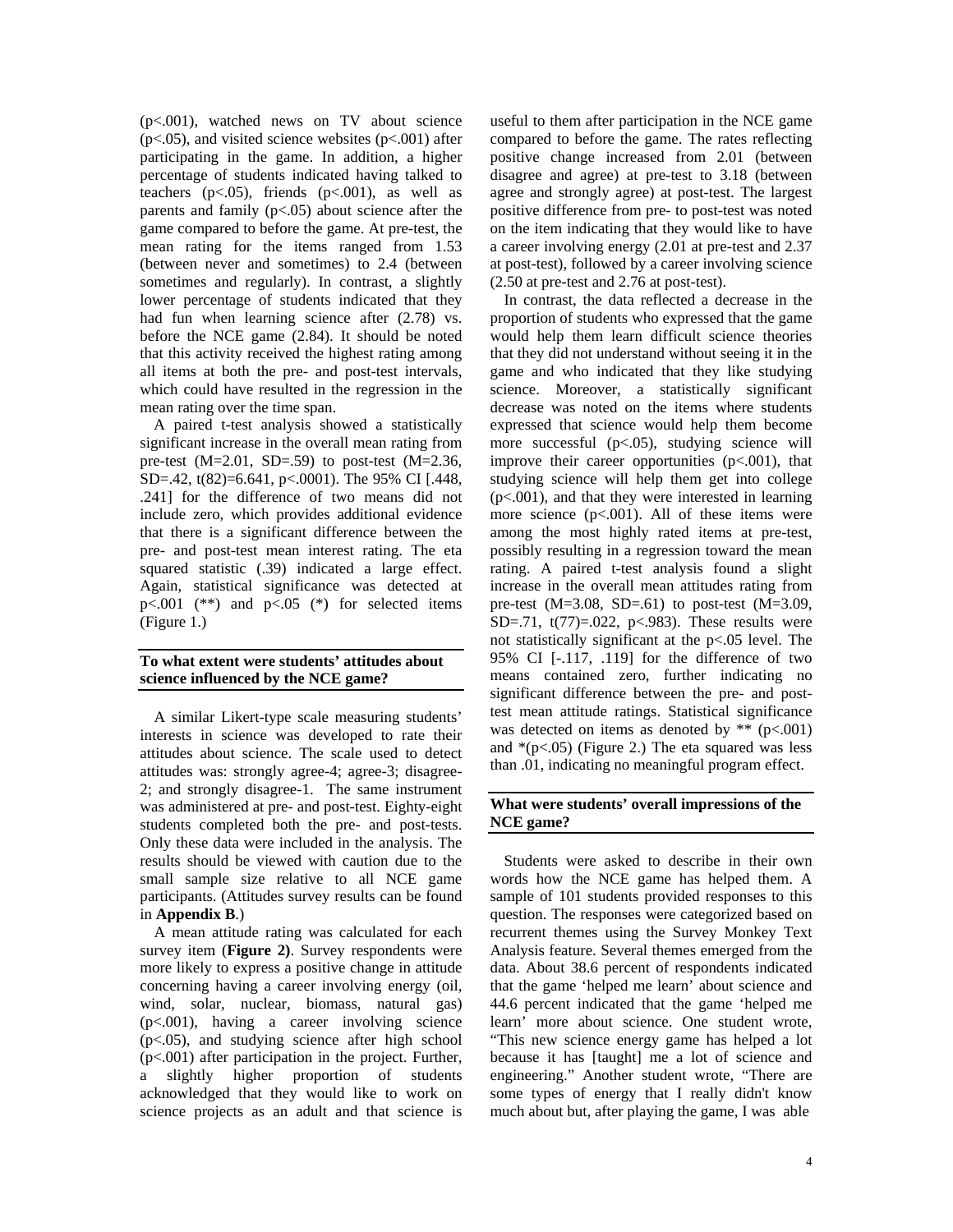

Figure 2. Mean rating on survey items measuring attitudes in science on sample of students (n=88). *Note: Values with \*\*represent statistical significance at p<.001, \* p<.05; Statistical significance detected in overall mean attitude rating from pre- to post-test (p<.01).* 

to learn and understand how these types of energy work, how much money they make, the amount of pollution they make and things like that." Nine (8%) respondents implied that the NCE game made learning science fun. A student wrote, "The New Science Energy game has helped me improve science. I have learned a lot, and not only learned, but had fun. I learned to manage my own business and how to handle it without letting [it] go down. I also learned many things that I had already gone over at school which helped me improve on it." Another student wrote, "It has helped me understand [information] that [I] couldn't learn just by reading about it in a book. It put the [information] I was learning into visual form and made it fun to study science." Three students mentioned how the research component of the game increased their knowledge of science concepts. Only three students replied that the NCE game did not help them learn science at all.

## **How did students perform on student academic achievement measure?**

Student performance on the 10 NAEP releaseditem assessment was used to measure academic achievement from pre- to post-test. Items were selected by a partnering educational institution as being aligned with the concepts presented in the game. Science results from other standardized tests administered in HISD (i.e., Stanford 10 and Texas Assessment of Knowledge and Skills (TAKS) will not be available until June 2011. The scale used to score the released NAEP items ranged from 0–100, with 100 indicating all of the questions on the test answered correctly. The data were grouped using the scale: 80–100 (Excellent/Good), 60 - up to 80 (Satisfactory), and Below 60 (Poor). The results are depicted in **Figure 3**. It should be noted that students completed the pre assessment using paper and pencil and given directly to the teacher, while the post-test was done anonymously on the computer game website. Students may have been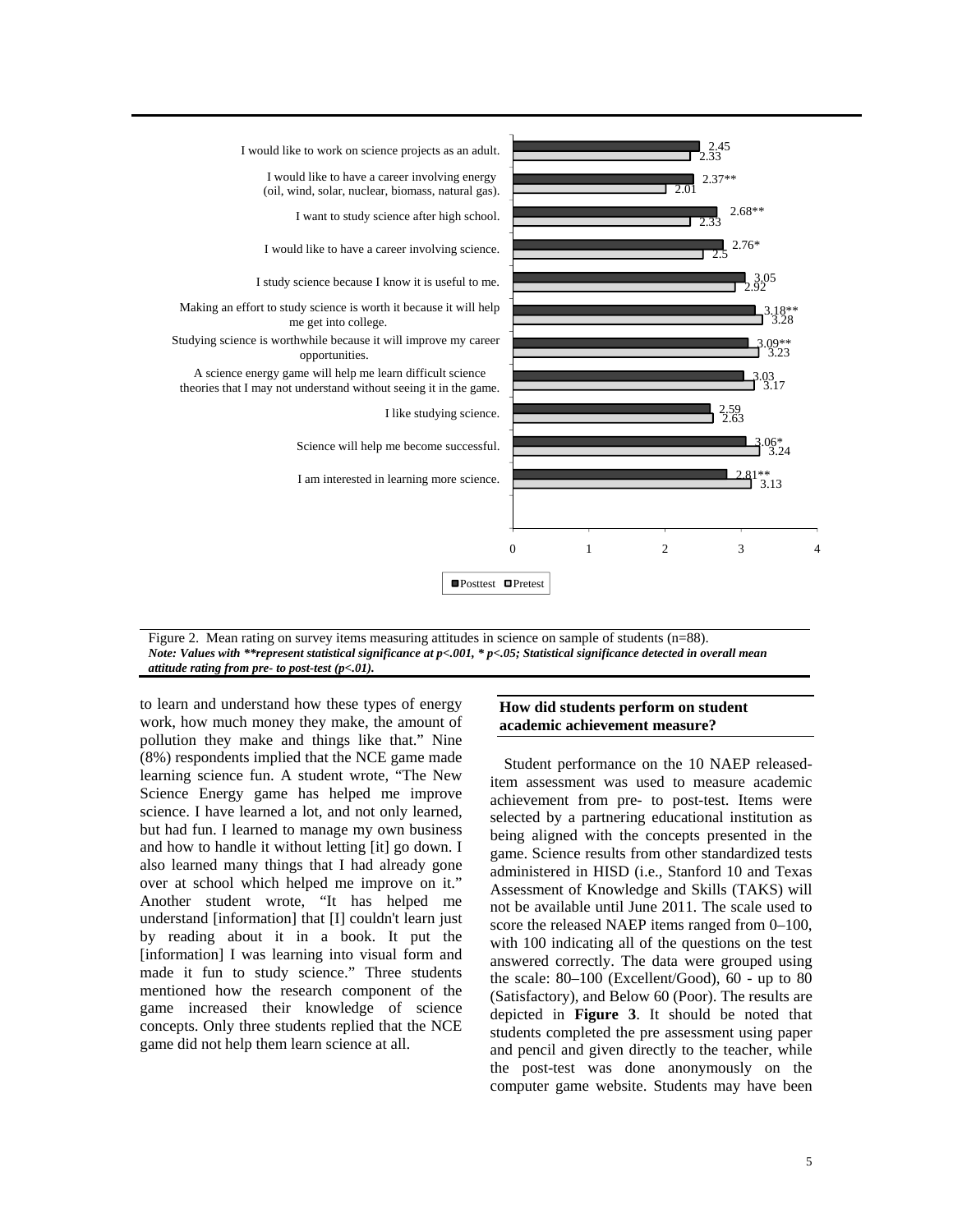more motivated to complete the paper and pencil test to please the teacher.

A total of 92 students took either the pre- or post assessments. Only 83 students had both pre- and post-test results. Only these results were used in the analysis. The findings should be reviewed with caution due to the low representation of game participants in the analysis. Figure 3 depicts a substantial decrease in the percentage of students scoring 'excellent/good' from pre- to post-test (36.1 percent vs. 22.9 percent), while the percentage of students scoring 'satisfactory' slightly increased by 3.6 percentage points. Further, the percentage of students scoring 'poor' climbed by nearly 10 percentage points.

A paired samples t-test was conducted also using the released NAEP science items. The analysis revealed a highly statistically significant decrease in science achievement from pre-test (M=64.13, SD=19.66) to post-test [M=57.13, SD=22.17,  $t(79)=-3.275$ ,  $p<.002$ ]. There are several possible explanations for these results. One explanation is the assessment was not a valid measure of the concepts covered in the game. Another reason for the results is that students may not have been as motivated to be successful on the post assessment. Unlike the pre assessment, the post assessment was conducted using a web-based format. Students may not have been as concerned about the accuracy of their responses as during the pre assessment since their identity was unknown to the researcher and the teacher.

## **Was there an association between student achievement and interest and attitudes regarding science learning?**

The relationship between post achievement, interests, and attitudes were investigated using the Pearson product-moment correlation coefficient (**Table 2**). Preliminary analysis was conducted to ensure no violation of the assumptions of normality, linearity, and homoscedasticity. Some





of the most notable results was a slight, positive relationship between post achievement and posttest attitudes [r=.252, n=73, p=.032], with higher post achievement being associated with higher post-test attitudes. The results were statistically significant at p<.05. In addition, there was a strong, positive correlation between post-test attitudes and post-test interest  $[r=-.707, n=78, p= .000]$ , with higher post-test attitudes being highly associated with higher post-test interests.

Partial correlation was used to further explore the relationship between post achievement, post-test interests and post-test attitude, while controlling for pre-achievement scores. There continued to be a strong, positive relationship between post-test interests and post-test attitudes, when controlling for pre-achievement scores  $[r=.722, n=67, p=.000]$ . The findings were highly statistically significant. A slight, positive relationship between post achievement and post-test attitudes [r=.055, n=67, p=.652] was observed.

| <b>Measures</b>       |          |          | 3        |          | 5    |
|-----------------------|----------|----------|----------|----------|------|
| Post Achievement (1)  | 1.00     |          |          |          |      |
| Pretest Interest (2)  | $.286*$  | 1.00     |          |          |      |
| Pretest Attitude (3)  | $.342**$ | $.649**$ | 1.00     |          |      |
| Posttest Interest (4) | $-.056$  | $.614**$ | $.349**$ | 1.00     |      |
| Posttest Attitude (5) | $.252*$  | $.633**$ | $.699**$ | $.707**$ | 1.00 |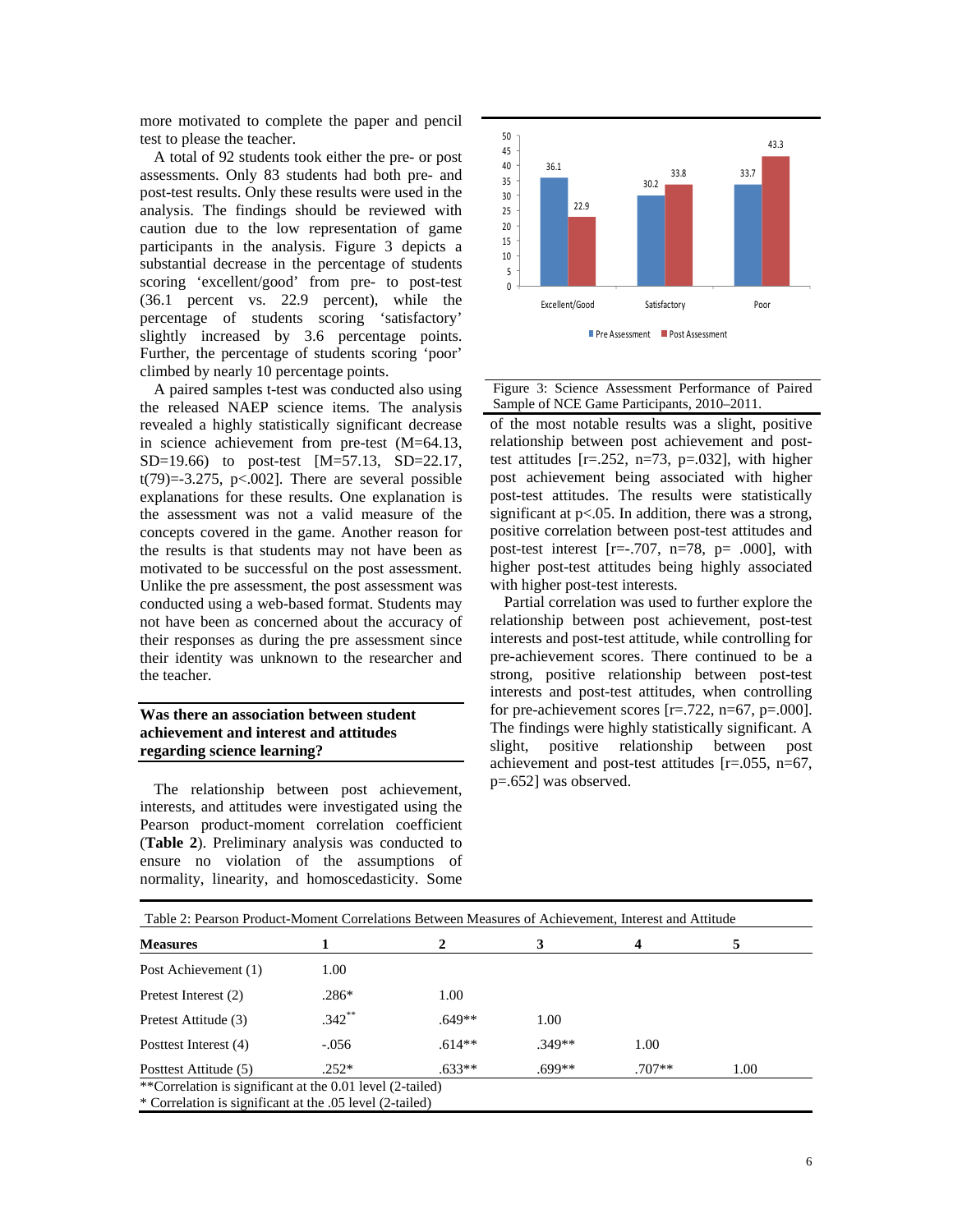#### **Discussion**

The New Century Energy game was designed to create a learning environment that allowed students to work together to solve problems that were aligned to their learning levels and to science instructional content. The National Science Foundation (2008) maintains that strategies, such as computer games, enhance the effectiveness of the educational experience for students (National Science Foundation, 2008). Surveys were administered to participating students to capture their perceptions concerning whether the game increased their interest and attitudes about science. Positive outcomes were expressed by students who completed the survey based on a pre- and post-test model of analysis. There was evidence that students increased exposure to activities related to science during school and outside of school following the game. There was also evidence that students increased their aspirations to pursue careers in science as adults and to seek careers involving energy. In contrast, students did not express that the game was beneficial in helping them learn difficult concepts. Further, assessment results did not reflect increased learning of science concepts tested after participation in the game.

 There are several possible explanations for these results. One explanation is that, while the game may have increased students' interests and attitudes in science, the concepts covered in the game could have been too complex to master for some students. Other explanations for study outcomes are that the assessment was not a valid measure of academic achievement or that comparing online and paper assessments results may compromise reliability (Way, 2006). Considering all of these factors, the research provides promising evidence for using computer games to improve student learning in science.

 Recommendations are to continue game development in similar student populations to identify strategies that promote academic success, particularly among economically-disadvantaged students and students who may be academically challenged in science. Norm-referenced test data should be reviewed, when it becomes available, to determine whether academic achievement benefits are apparent. Also, monitoring students' perceptions over time will support the long-term impact of the NCE game experience and the sustainability of interests and attitudes over time.

## **References**

- Games Research. (2011) web.**science**.mq.edu.au/~atychsen/html2/**Gamer esearch**.htm.
- Honey, M. and Hilton, M. Committee on Science Learning: Computer Games, Simulations, and Education; National Research Council Learning Science Through Computer Games and Simulations ISBN: 978-0-309-18523-3. Retrieved from the set of the set of the set of the set of the set of the set of the set of the set of the set of the set of the set of the set of the set of the set of the set of the set of the set of the set of the set o http://blogs.edweek.org/edweek/DigitalEducatio n/2010/12/more\_research\_needed\_on\_scienc.ht ml. http. www.nap.edu

Mundie, C, Microsoft Research, NYU and Consortium of University Partners Create First Scientific-Based Game Research Alliance to Transform Learning. Retrieved from http://www.microsoft.com/presspass/press/2008/

- oct08/10-07MSRNYUPR.mspx. National Science Foundation. (n.d)Economic and Social Significance of Information Technologies: IT, Education, and Knowledge Creation. Retrieved from  $\blacksquare$ http://www.nsf.gov/statistics/seind98/access/c8/c 8s3.htm.
- National Science Foundation (2008). A Teacher for Every Learner. http://www.nsf.gov/news/overviews/computer/co mp $q04$ .jsp

Resnick Games for Learning Institute. A New Way of Learning Researchers Explore the Allure of Computer Gaming. http://research.microsoft.com/en-

us/collaboration/focus/cs/src\_gaming.aspx

U.S. Department of Education. Institute of Education Sciences. (2010) NAEP Overview. Retrieved from  $\qquad \qquad$  from

http://nces.ed.gov/nationsreportcard/about/

Way, W. (2006). Online Testing Research: Informing and Guiding Transitions to Computerized Assessment. Pearson Educational Measurement White Paper. http://www.pearsoned.com/RESRPTS\_FOR\_PO STING/ASSESSMENT\_RESEARCH/AR2.%20

For additional information contact the HISD Department of Research and Accountability at 713- 556-6700 or e-mail Research@Houstonisd.org.

New Century Energy (2011) Correspondence.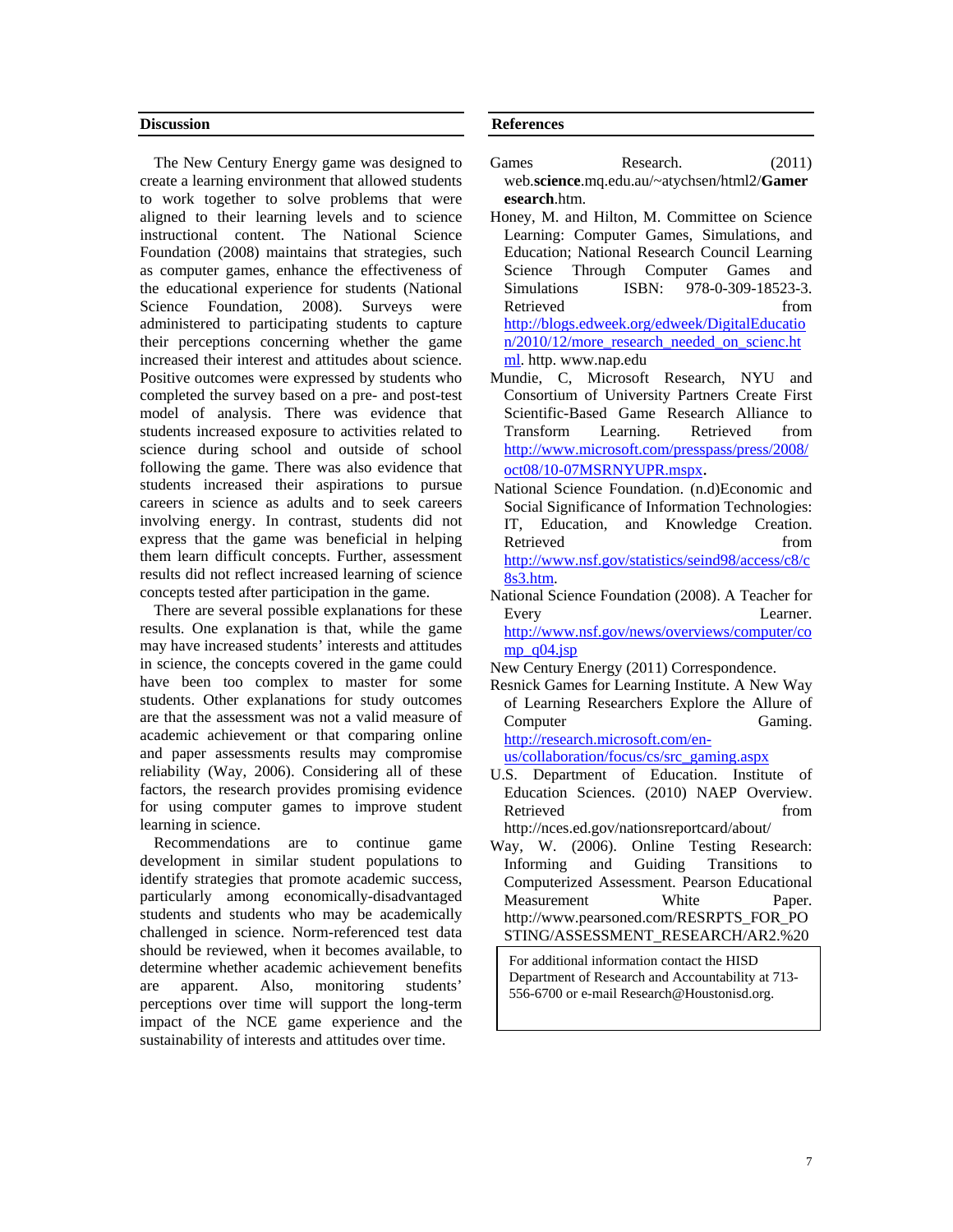| <b>Pre-test Results of NCE Students, Fall 2010</b>                                   |                                                                                |               |    |                                |                |               |             |               |    |  |  |
|--------------------------------------------------------------------------------------|--------------------------------------------------------------------------------|---------------|----|--------------------------------|----------------|---------------|-------------|---------------|----|--|--|
| In the past 12 months, how often<br>have you engaged in the following<br>activities: | <b>Very Often</b><br><b>Regularly</b><br><b>Sometimes</b><br>(4)<br>(3)<br>(2) |               |    | Never or<br>hardly ever<br>(1) | N              |               |             |               |    |  |  |
|                                                                                      | $\mathbf n$                                                                    | $\frac{0}{0}$ | n  | $\frac{0}{0}$                  | $\mathbf n$    | $\frac{0}{0}$ | $\mathbf n$ | $\frac{0}{0}$ |    |  |  |
| 1. Read books or magazines about<br>science outside of school.                       | $\overline{4}$                                                                 | 4.5           | 15 | 17.0                           | 30             | 34.1          | 39          | 44.3          | 88 |  |  |
| 2. Watched news on TV that involved<br>science concepts.                             | $\overline{4}$                                                                 | 4.5           | 23 | 26.1                           | 48             | 54.5          | 13          | 14.8          | 88 |  |  |
| 3. Talked about science to parents or<br>family members.                             | $\overline{4}$                                                                 | 11.4          | 10 | 11.4                           | $\overline{2}$ | 55.7          | 1           | 28.4          | 88 |  |  |
| 4. Participated in after-school science<br>activities.                               | $\overline{4}$                                                                 | 4.5           | 9  | 10.2                           | 21             | 23.9          | 54          | 61.4          | 88 |  |  |
| 5. Visited websites about science.                                                   | $\overline{4}$                                                                 | 4.5           | 19 | 21.6                           | 41             | 46.6          | 24          | 27.3          | 88 |  |  |
| 6. Attended science study groups.                                                    | $\overline{4}$                                                                 | 4.5           | 10 | 11.4                           | 15             | 17.0          | 59          | 67.0          | 88 |  |  |
| 7. Talked to my friends about science.                                               | $\overline{7}$                                                                 | 8.0           | 12 | 13.6                           | 37             | 42.0          | 32          | 36.4          | 88 |  |  |
| 8. Participated in science competitions.                                             | 8                                                                              | 9.2           | 12 | 13.8                           | 23             | 26.4          | 44          | 50.6          | 87 |  |  |
| 9. Talked to my teacher about science.                                               | 15                                                                             | 17.0          | 21 | 23.9                           | 36             | 40.9          | 16          | 18.2          | 88 |  |  |
| 10. Had fun when learning science.                                                   | 24                                                                             | 27.6          | 33 | 37.9                           | 22             | 25.3          | 8           | 9.2           | 87 |  |  |

## **APPENDIX A: PRE- AND POST-TEST INTEREST SURVEY RESULTS**

|                                                                                      |                | Post-test Results of NCE Students, Spring 2011 |                         |               |             |                         |          |                                |    |
|--------------------------------------------------------------------------------------|----------------|------------------------------------------------|-------------------------|---------------|-------------|-------------------------|----------|--------------------------------|----|
| In the past 12 months, how often<br>have you engaged in the following<br>activities: |                | <b>Very Often</b><br>(4)                       | <b>Regularly</b><br>(3) |               |             | <b>Sometimes</b><br>(2) |          | Never or<br>hardly ever<br>(1) |    |
|                                                                                      | $\mathbf n$    | $\frac{0}{0}$                                  | n                       | $\frac{0}{0}$ | $\mathbf n$ | $\frac{0}{0}$           | n        | $\frac{0}{0}$                  | N  |
| 1. Read books or magazines about<br>science outside of school.                       | $\overline{4}$ | 4.5                                            | 13                      | 14.8          | 71          | 80.7                    | $\Omega$ | 0.0                            | 88 |
| 2. Watched news on TV that involved<br>science concepts.                             | $\overline{4}$ | 11.5                                           | 18                      | 20.7          | 59          | 67.8                    | $\Omega$ | 0.0                            | 87 |
| 3. Talked about science to parents or<br>family members.                             | $\overline{7}$ | 8.0                                            | 10                      | 11.5          | 70          | 80.5                    | $\Omega$ | 0.0                            | 87 |
| 4. Participated in after-school science<br>activities.                               | $\overline{2}$ | 2.3                                            | 14                      | 15.9          | 72          | 81.8                    | $\Omega$ | 0.0                            | 88 |
| 5. Visited websites about science.                                                   | 9              | 10.3                                           | 20                      | 23.0          | 58          | 66.7                    | $\Omega$ | 0.0                            | 87 |
| 6. Attended science study groups.                                                    | 5              | 5.7                                            | 8                       | 9.1           | 75          | 85.2                    | $\Omega$ | 0.0                            | 88 |
| 7. Talked to my friends about science.                                               | 7              | 8.0                                            | 10                      | 11.4          | 71          | 80.7                    | $\Omega$ | 0.0                            | 88 |
| 8. Participated in science competitions.                                             | $\overline{4}$ | 4.5                                            | 9                       | 10.2          | 75          | 85.2                    | $\Omega$ | 0.0                            | 88 |
| 9. Talked to my teacher about science.                                               | 15             | 17.0                                           | 25                      | 28.4          | 48          | 54.5                    | $\Omega$ | 0.0                            | 88 |
| 10. Had fun when learning science.                                                   | 23             | 26.1                                           | 23                      | 26.1          | 42          | 47.7                    | $\Omega$ | 0.0                            | 88 |